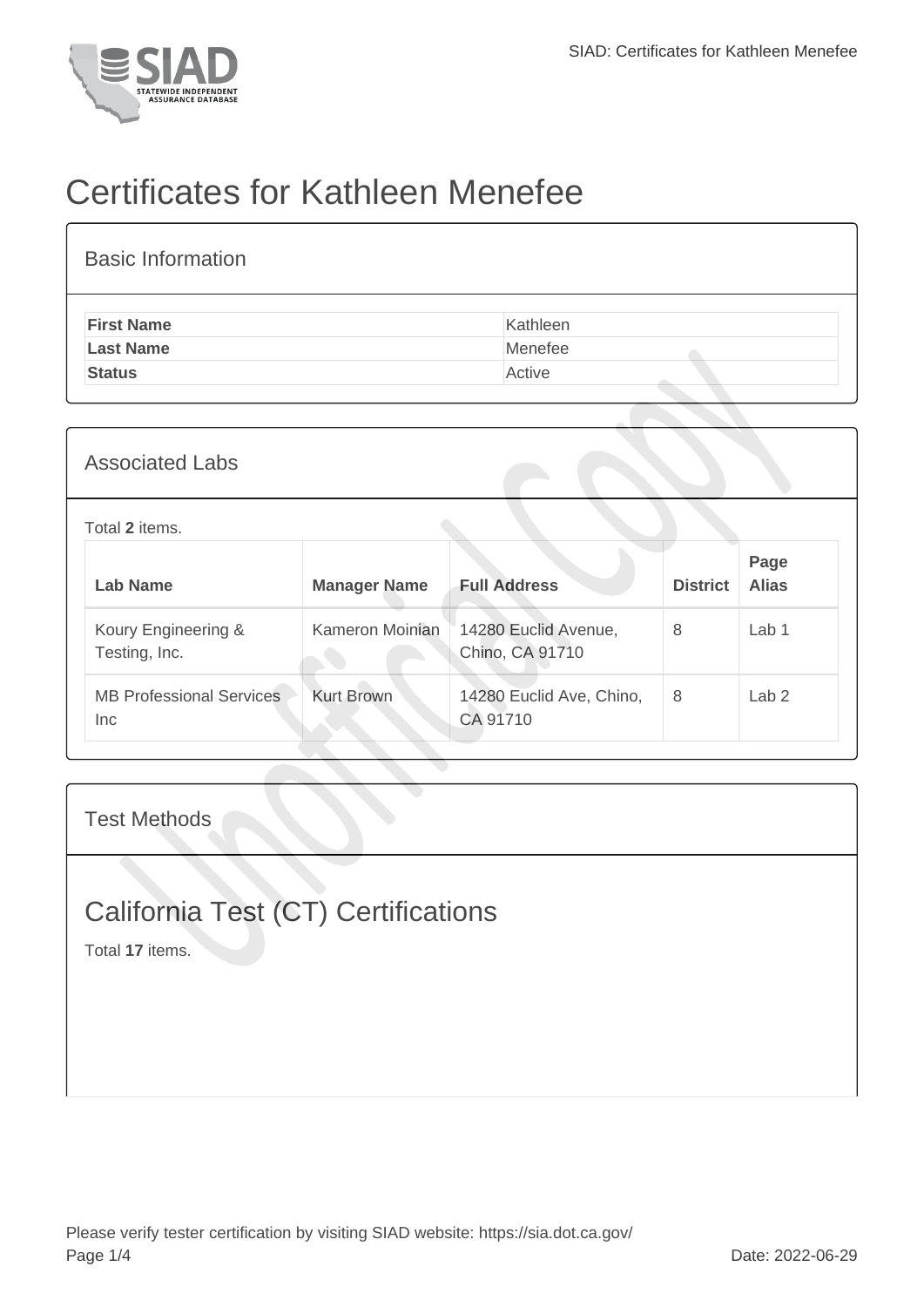

| <b>Test Method</b>                                                                  | <b>Expiration</b><br><b>Date</b> | <b>Status</b> | IA<br><b>Responsible</b> | Within<br>Lab(s)<br><b>Scope</b> | <b>Comments</b>   |
|-------------------------------------------------------------------------------------|----------------------------------|---------------|--------------------------|----------------------------------|-------------------|
| CT 105 Calculations -<br>Gradings (JTCP - HMA<br>$1/$ S&A)                          | 2024-09-03                       | Active        | Soroosh<br>Amelian       | Lab $1$ ,<br>Lab <sub>2</sub>    | (No)<br>comments) |
| CT 125 AGG Sampling<br>- AGGREGATES<br>(JTCP - HMA I / S&A)                         | 2024-09-03                       | Active        | Soroosh<br>Amelian       | Lab $1,$<br>Lab <sub>2</sub>     | (No<br>comments)  |
| CT 201 Sample<br>Preparation - Soil and<br>Aggregates (JTCP -<br><b>S&amp;A)</b>    | 2024-09-03                       | Active        | Soroosh<br>Amelian       | Lab $1,$<br>Lab <sub>2</sub>     | (No)<br>comments) |
| CT 202 Sieve analysis<br>- Fine and Coarse<br>Aggregates (JTCP -<br><b>S&amp;A)</b> | 2024-09-03                       | Incomplete    | Soroosh<br>Amelian       | Lab $1,$<br>Lab <sub>2</sub>     | (No)<br>comments) |
| CT 205 Percent<br><b>Crushed Particles</b><br>$(JTCP - S&A)$                        | 2024-09-03                       | Incomplete    | Soroosh<br>Amelian       | (No lab)                         | (No)<br>comments) |
| CT 216 Relative<br>Compaction - Soils and<br>Aggregates (JTCP -<br><b>S&amp;A)</b>  | 2024-09-03                       | Active        | Soroosh<br>Amelian       | Lab $1$ ,<br>Lab <sub>2</sub>    | (No<br>comments)  |
| CT 217 Sand<br>Equivalent (JTCP -<br><b>S&amp;A)</b>                                | 2024-09-03                       | Active        | Soroosh<br>Amelian       | Lab $1,$<br>Lab <sub>2</sub>     | (No<br>comments)  |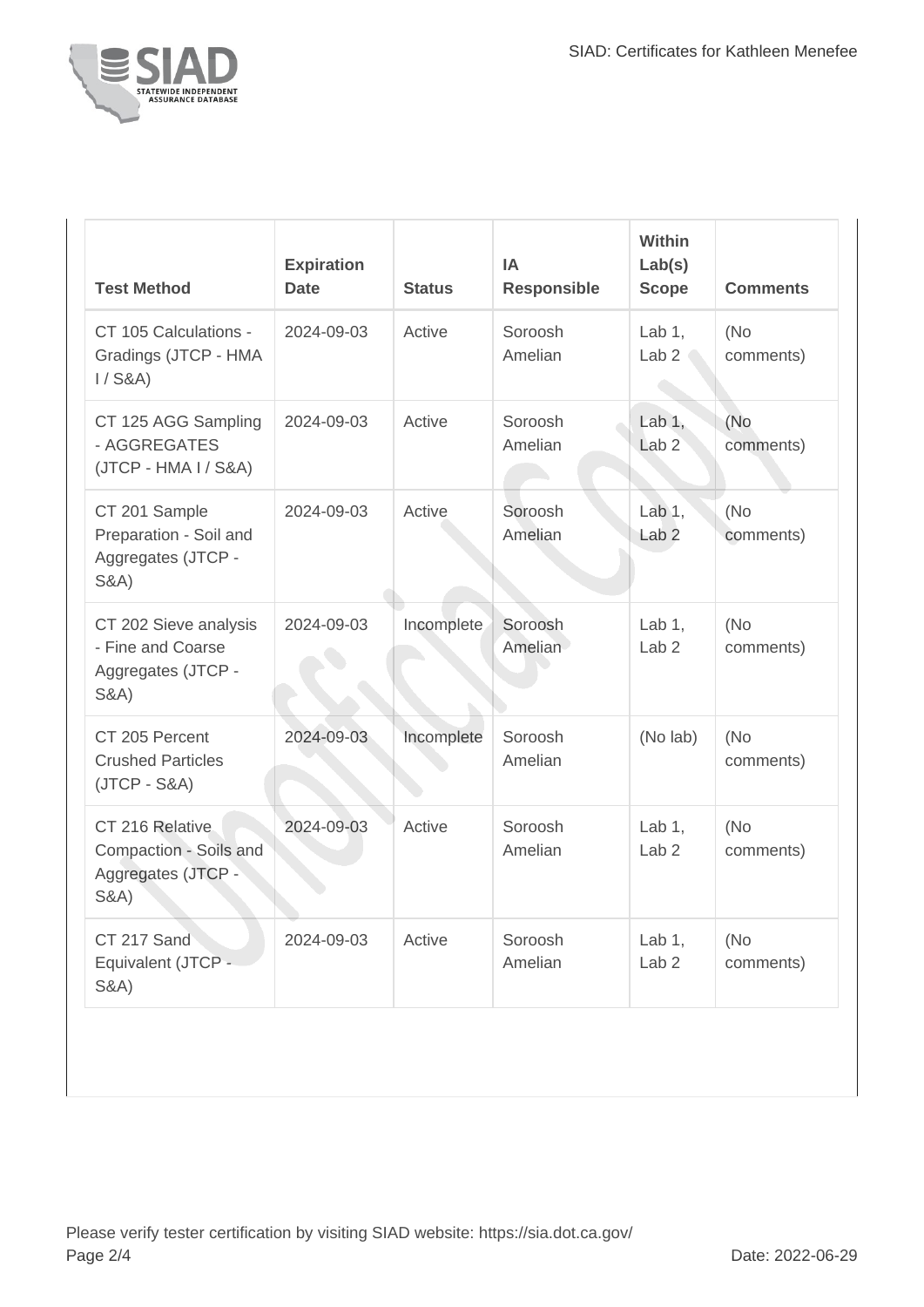

| <b>Test Method</b>                                                              | <b>Expiration</b><br><b>Date</b> | <b>Status</b> | IA<br><b>Responsible</b> | Within<br>Lab(s)<br><b>Scope</b> | <b>Comments</b>   |
|---------------------------------------------------------------------------------|----------------------------------|---------------|--------------------------|----------------------------------|-------------------|
| CT 226 Moisture<br>Content - Soils and<br>Aggregates (JTCP -<br><b>S&amp;A)</b> | 2024-09-03                       | Active        | Soroosh<br>Amelian       | Lab $1$ ,<br>Lab <sub>2</sub>    | (No<br>comments)  |
| CT 227 Cleanness<br>Value (JTCP - S&A)                                          | 2024-09-03                       | Active        | Soroosh<br>Amelian       | Lab <sub>1</sub>                 | (No<br>comments)  |
| CT 229 Durability<br>$(JTCP - S&A)$                                             | 2024-09-03                       | Active        | Soroosh<br>Amelian       | (No lab)                         | (No<br>comments)  |
| CT 504 Air Content of<br>PCC - Pressure<br>Method (JTCP - PCC)                  | 2025-08-28                       | Active        | Sarbjit Grewal           | Lab $1,$<br>Lab <sub>2</sub>     | (No<br>comments)  |
| CT 518 Unit Weight -<br>PCC (JTCP - PCC)                                        | 2025-08-28                       | Active        | Sarbjit Grewal           | Lab $1$ ,<br>Lab <sub>2</sub>    | (No<br>comments)  |
| CT 539 Sampling<br>Fresh Concrete (JTCP<br>$- PCC$                              | 2025-08-28                       | <b>Active</b> | Sarbjit Grewal           | Lab $1,$<br>Lab <sub>2</sub>     | (No<br>comments)  |
| CT 540 Making<br>Cylinders - PCC (JTCP<br>$- PCC$ )                             | 2025-08-28                       | Active        | Sarbjit Grewal           | Lab $1,$<br>Lab <sub>2</sub>     | (No)<br>comments) |
| CT 543 Air Content of<br>PCC - Volumetric<br>Method (JTCP - PCC)                | 2025-08-28                       | Active        | Sarbjit Grewal           | Lab $1,$<br>Lab <sub>2</sub>     | (No<br>comments)  |
| CT 556 Slump - PCC<br>(JTCP - PCC)                                              | 2025-08-28                       | Active        | Sarbjit Grewal           | Lab 1,<br>Lab <sub>2</sub>       | (No)<br>comments) |